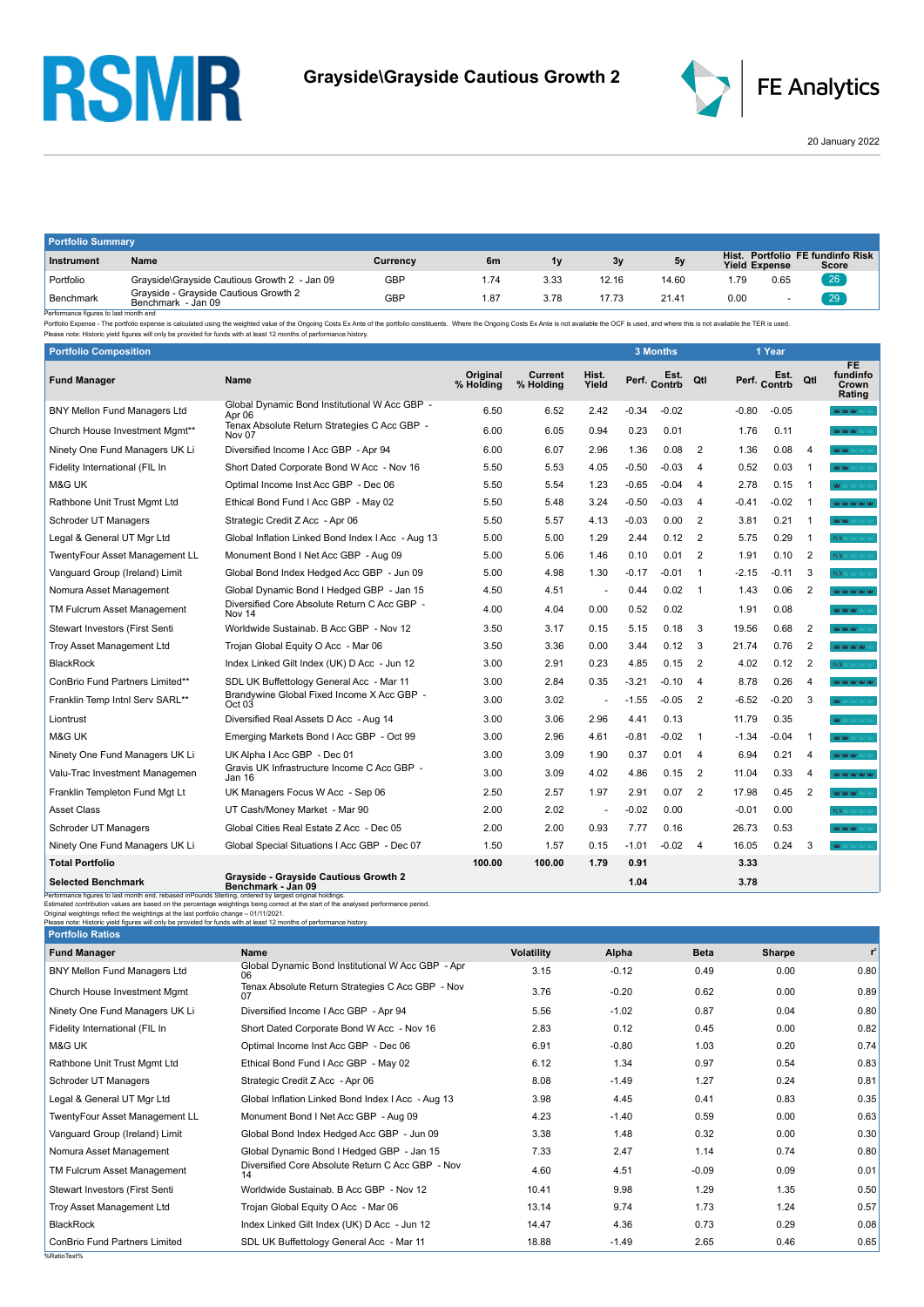| <b>Portfolio Ratios continued</b> |                                                                                                                                                                                                         |                   |         |             |        |      |  |  |
|-----------------------------------|---------------------------------------------------------------------------------------------------------------------------------------------------------------------------------------------------------|-------------------|---------|-------------|--------|------|--|--|
| <b>Fund Manager</b>               | Name                                                                                                                                                                                                    | <b>Volatility</b> | Alpha   | <b>Beta</b> | Sharpe | r    |  |  |
| Franklin Temp Intnl Serv SARL     | Brandywine Global Fixed Income X Acc GBP - Oct<br>03                                                                                                                                                    | 7.95              | $-4.92$ | 0.89        | 0.00   | 0.41 |  |  |
| Liontrust                         | Diversified Real Assets D Acc - Aug 14                                                                                                                                                                  | 7.80              | 0.17    | 1.13        | 0.37   | 0.70 |  |  |
| M&G UK                            | Emerging Markets Bond I Acc GBP - Oct 99                                                                                                                                                                | 11.81             | $-4.73$ | 1.72        | 0.06   | 0.70 |  |  |
| Ninety One Fund Managers UK Li    | UK Alpha I Acc GBP - Dec 01                                                                                                                                                                             | 15.30             | $-3.55$ | 2.09        | 0.24   | 0.62 |  |  |
| Valu-Trac Investment Managemen    | Gravis UK Infrastructure Income C Acc GBP - Jan<br>16                                                                                                                                                   | 8.48              | 1.86    | 1.21        | 0.60   | 0.67 |  |  |
| Franklin Templeton Fund Mgt Lt    | UK Managers Focus W Acc - Sep 06                                                                                                                                                                        | 18.54             | $-1.42$ | 2.73        | 0.50   | 0.71 |  |  |
| Asset Class                       | UT Cash/Money Market - Mar 90                                                                                                                                                                           | 0.55              | 0.37    | 0.00        | 0.00   | 0.00 |  |  |
| Schroder UT Managers              | Global Cities Real Estate Z Acc - Dec 05                                                                                                                                                                | 14.00             | 3.37    | 2.13        | 0.84   | 0.76 |  |  |
| Ninety One Fund Managers UK Li    | Global Special Situations I Acc GBP - Dec 07                                                                                                                                                            | 30.74             | $-9.19$ | 3.99        | 0.16   | 0.56 |  |  |
| <b>Total Portfolio</b>            |                                                                                                                                                                                                         | 5.00              | $-0.89$ | 0.86        | 0.08   | 0.98 |  |  |
| <b>Selected Benchmark</b>         | Grayside - Grayside Cautious Growth 2<br>Benchmark - Jan 09<br>Patio figures based on last 36 months total return nerformance, rebased in Pounds Sterling. Ratio figures are annualised where annicable | 5.74              |         |             | 0.36   | 1.00 |  |  |

Ratio figures based on last 36 months total return performance, rebased in Pounds Sterling. Ratio figures are annualised where applicable.<br>The benchmark for each holding is the portfolio benchmark.



Portfolio breakdown and holdings are based on latest published data for each constituent which may have different publication dates. Original % is based on current holdings and should be used as a guide.. Original weightings reflect the weightings at the last portfolio change – 01/11/2021.